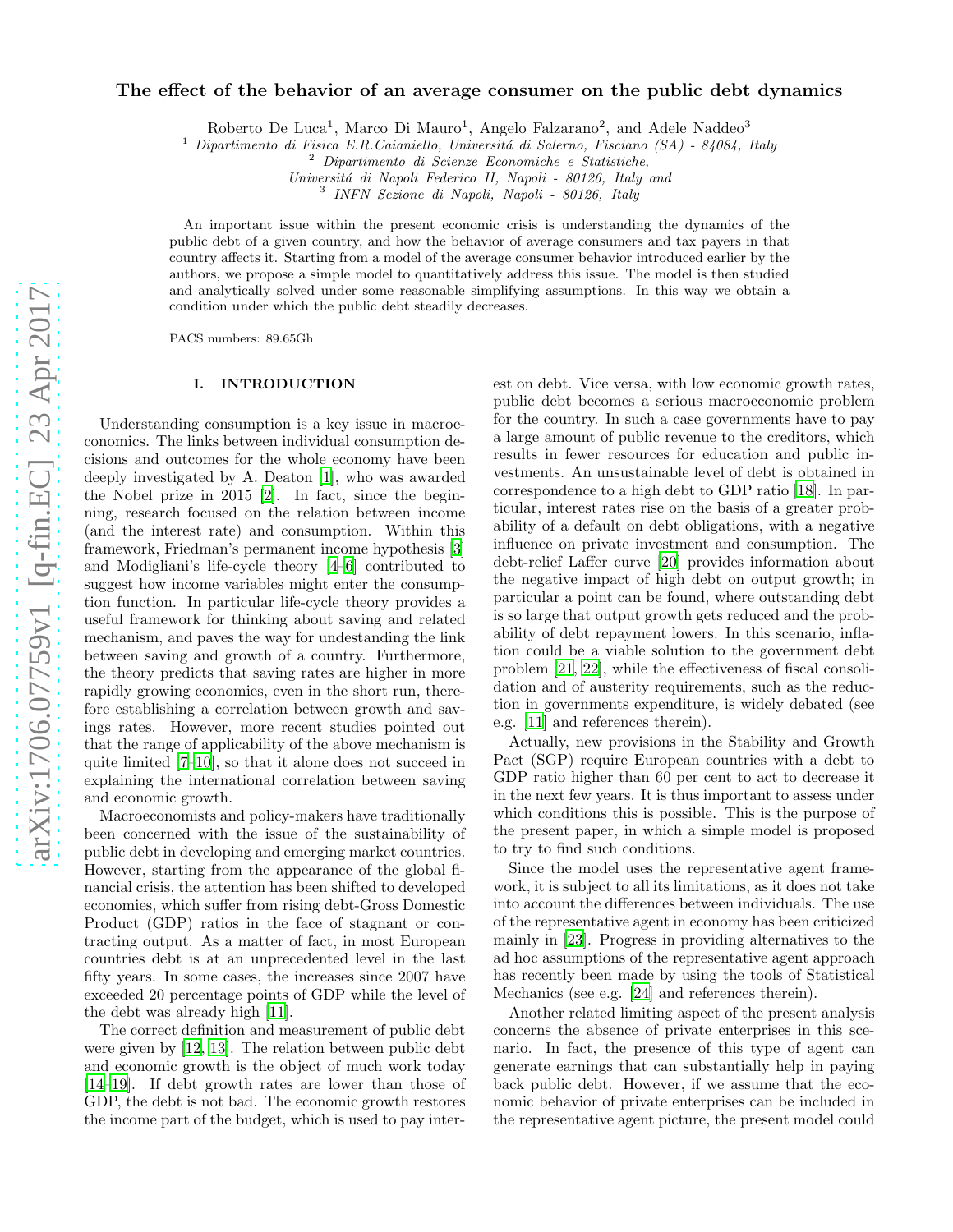be still adopted in this more general setting.

In a previous paper [\[25\]](#page-3-18) the authors proposed a simple mathematical model, based on a hydrodynamic analog, to quantitatively describe the time evolution of the amount of money an average consumer decides to spend, depending on his/her available budget. In the present paper we couple this model, or better, its difference equation version, to the standard equation for the time evolution of the public debt given in ref. [\[12](#page-3-8)]. The resulting dynamical model is then analytically solved under some reasonable simplifying assumptions. The result is a range of the parameters of the model for which the public debt steadily decreases. The model is presented in Section 2, and its dynamics is studied in Section 3. Finally, in Section 4, some conclusions are drawn, and some comments and perspectives of our work are outlined.

#### II. THE MODEL

The typical strategy adopted by a Government to decrease its public debt is to burden the average consumer with additional taxation, which may also be applied to the amount of money present, at a certain date, on the consumer's bank account. Let us write the tax payed by a single average consumer in the k-th year by

<span id="page-1-0"></span>
$$
\tau_k = \alpha p_a + \beta \delta_{km} b_k + \gamma c_k, \qquad (1)
$$

where  $p_a$  is the yearly income, which we assume fixed,  $b_k$ is the average yearly bank deposit, and  $c_k$  is the yearly expenditure of the consumer.  $\alpha$ ,  $\beta$  and  $\gamma$  are the average taxation rates for these quantities, respectively. The Kronecker delta  $\delta_{km}$  picks a fraction of the amount  $b_k$ only in the m-th year.

The dynamics of the public debt  $D_k$ . calculated at the year  $k$  and normalized to the number  $N$  of consumers, is described by the difference equation [\[12](#page-3-8)]

<span id="page-1-1"></span>
$$
g_k + rD_{k-1} = \tau_k + D_k - D_{k-1}, \tag{2}
$$

where  $D_k - D_{k-1}$  is the yearly pro capite deficit at the time  $k, r$  is the fixed rate of return on public and private debts,  $g_k$  is the pro capite amount of money the State utilizes for funding education, health, welfare, and all public activities. Plugging [\(1\)](#page-1-0) into [\(2\)](#page-1-1) we get

<span id="page-1-3"></span>
$$
D_k - (1+r)D_{k-1} = g_k - \alpha p_a - \beta b_k \delta_{km} - \gamma c_k \qquad (3)
$$

To describe the behavior of the consumer we may adopt the leaking bucket model [\[25\]](#page-3-18):

<span id="page-1-2"></span>
$$
b_k - b_{k-1} = y_k - c_k \tag{4}
$$

where  $y_k$  is the expendable part of the salary, i.e.  $y_k =$  $p_a - \tau_k$ . Substituting this definition into [\(4\)](#page-1-2), we get

$$
p_a - (\alpha p_a + \beta \delta_{km} b_k + \gamma c_k) - c_k = b_k - b_{k-1} \quad (5)
$$

Substituting  $c_k = ab_k^2$  as in  $[25]^1$  we get

<span id="page-1-5"></span>
$$
(1+\gamma)ab_k^2 + (1+\beta\delta_{km})b_k - b_{k-1} = (1-\alpha)p_a.
$$
 (6)

This equation should of course be coupled to the public debt evolution equation [\(3\)](#page-1-3). Let us now study the latter with the simplifying assumption  $g_k = g_0 = const.$  and the functional relation  $c_k = ab_k^2$ :

$$
D_k - (1+r)D_{k-1} = (g_0 - \alpha p_a) - \beta b_k \delta_{km} - \gamma a b_k^2 \quad (7)
$$

or

$$
D_k = (1+r)D_{k-1} + \Delta_k \tag{8}
$$

where we defined  $\Delta_k = (g_0 - \alpha p_a) - \beta b_k \delta_{km} - \gamma a b_k^2$ . The solution of this difference equation is

$$
D_k = (1+r)^k \left[ D_0 + \sum_{i=1}^k \frac{\Delta_i}{(1+r)^i} \right] \tag{9}
$$

The sum in the above equation is

<span id="page-1-4"></span>
$$
S_k = \sum_{i=1}^k \frac{\Delta_i}{(1+r)^i}
$$
  
=  $(g_0 - \alpha p_a) \frac{(1+r)^k - 1}{r(1+r)^k} - \gamma a \sum_{i=1}^k \frac{b_i^2}{(1+r)^i} - \frac{\beta b_m}{(1+r)^m}$ 

so that

<span id="page-1-6"></span>
$$
D_k = (1+r)^k \left[ D_0 + (g_0 - \alpha p_a) \frac{(1+r)^k - 1}{r(1+r)^k} - \gamma a \sum_{i=1}^k \frac{b_i^2}{(1+r)^i} - \frac{\beta b_m}{(1+r)^m} \right]
$$
(11)

In the above two equations it is understood that the last term is present only if  $k \geq m$ . We notice that the first equality in eq. [\(10\)](#page-1-4) is similar to the formula for the price of a coupon bond [\[26](#page-3-19)].

Therefore, following this model, we can argue that the Government choice of the values of  $\alpha$ ,  $\beta$ ,  $\gamma$  and m affects both the average consumer's budget according to Eq. [\(6\)](#page-1-5), and the public debt evolution, as specified in [\(11\)](#page-1-6).

## III. MAXIMUM STATE EXPENSE IN PAYING BACK PUBLIC DEBT

In this section we study the dynamics governed by Eqs. [\(6\)](#page-1-5) and [\(11\)](#page-1-6) under some specific simplifying assumptions. First of all, we exclude the possibility of direct taxation of the amount  $b_k$ , so that  $\beta = 0$ . Also, we take  $\alpha = \gamma$ ,

<sup>1</sup> we assume that all consumers have no debts, i.e. a positive budget, cfr. [\[25\]](#page-3-18)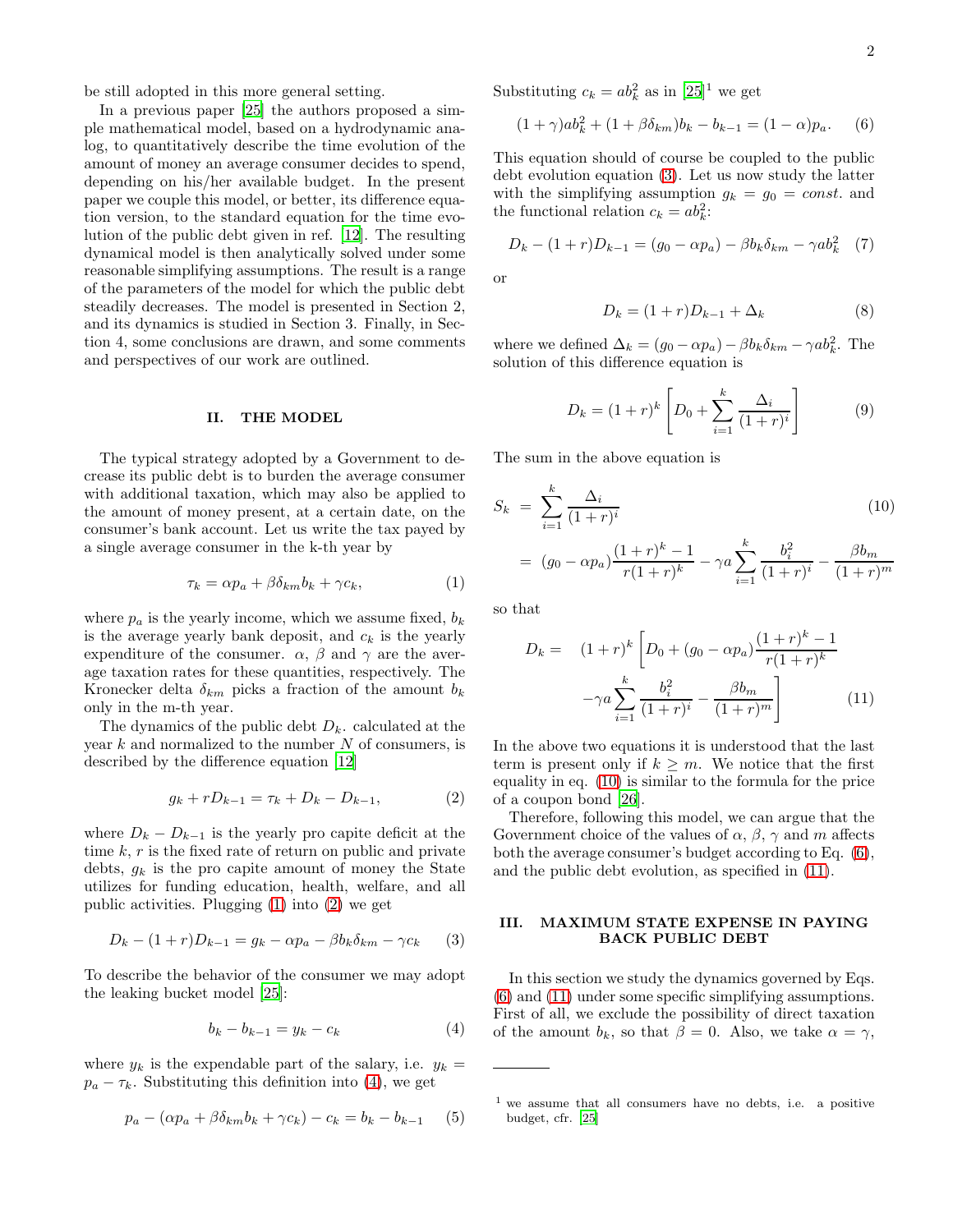since in many countries these rates are in fact quite close. In this way, Eqs. [\(6\)](#page-1-5) and [\(11\)](#page-1-6) get rewritten respectively as

and

<span id="page-2-2"></span>
$$
D_k = (1+r)^k D_0 + (g_0 - \alpha p_a) \frac{(1+r)^k - 1}{r}
$$
 (13)  

$$
-\alpha a (1+r)^k \sum_{n=1}^k \frac{b_n^2}{(1+r)^2}.
$$

<span id="page-2-1"></span> $(1+\alpha)ab_k^2 + b_k - b_{k-1} = (1-\alpha)p_a$  (12)

In Fig[.1](#page-2-0) we show the dynamics of the consumer budget described by Eq.[\(12\)](#page-2-1), where we set  $a = 0.15$  and  $p_a =$ 100, and we assume that  $\alpha = 0.25$ , as is reasonable for an average consumer in a european country. We notice that the fixed point  $b_{\lambda} = 20$  is reached after few steps.



<span id="page-2-0"></span>FIG. 1: Consumer's budget dynamics described by Eq.[\(12\)](#page-2-1) for  $\alpha = 0.25$ ,  $a = 0.15$  and  $p_a = 100$ , for the initial conditions  $b_0 = 18$  (continuous line),  $b_0 = 20$  (dotted line) and  $b_0 = 22$ (dashed line).

Let us find the fixed point of Eq. $(12)$ . The condition  $b_{\lambda+1} = b_{\lambda}$  gives

$$
b_{\lambda} = \sqrt{\frac{1 - \alpha p_a}{1 + \alpha a}} \tag{14}
$$

Assuming that the average consumer does indeed start with an initial budget close to  $b_{\lambda}$ , we may rewrite Eq. [\(13\)](#page-2-2) as follows

<span id="page-2-4"></span>
$$
D_k = (1+r)^k D_0 + (g_0 - \alpha p_a) \frac{(1+r)^k - 1}{r}
$$

$$
-\alpha a (1+r)^k b_\lambda^2 \sum_{n=1}^k \frac{1}{(1+r)^n}
$$

$$
= (1+r)^k D_0 + \left(g_0 - \frac{2\alpha p_a}{1+\alpha}\right) \frac{(1+r)^k - 1}{r} (15)
$$

The public debt starts decreasing if there is some value of k such that  $D_{k+1} < D_k$ . This implies the k-independent relation

<span id="page-2-3"></span>
$$
p_a > \frac{1+\alpha}{2\alpha}(rD_0 + g_0). \tag{16}
$$

If this condition is met, then, a k−independent decrease of the public debt is possible, therefore reducing the debt to GDP ratio, as required by SGP. For example, in a country where  $\alpha = 1/4$ ,  $r = 1/20$ , Eq. [\(16\)](#page-2-3) reads

$$
p_a > \frac{5}{2} \left( \frac{D_0}{20} + g_0 \right). \tag{17}
$$

If  $D_0/20 \ll q_0$ , we have  $p_a > 2.5q_0$ , which indicates that the value of  $g_0$  cannot be higher of  $(2/5)p_a$ , in order to have decreasing values of  $D_k$  for  $k > 1$ .

This result tells that decreasing the salaries and wages of consumers may not be the right choice for a government to reduce the public debt.

## IV. THE RÔLE OF THE PUBLIC EXPENDITURE

In this section we consider our model under some more general assumptions. In particular we relax the assumption that the public expenditure  $g_k$  is constant. Moreover we consider a more general income-expenditure relation for the consumer, i.e.

$$
c_k = a_n b_k^n, \qquad n \ge 2,
$$
\n<sup>(18)</sup>

where we excluded a linear behavior in order to model the existence of a threshold. In this case the stable fixed point is given by

$$
b_{\lambda} = \sqrt[n]{\frac{1 - \alpha p_a}{1 + \alpha a}}.\tag{19}
$$

Assuming as above that the consumer is in proximity of this fixed point we get, in place of Eq. [\(15\)](#page-2-4):

$$
D_k = (1+r)^k D_0 - \frac{2\alpha}{(1+\alpha)r} p_a \left[ (1+r)^k - 1 \right] + (1+r)^k \sum_{i=1}^k \frac{g_i}{(1+r)^i}.
$$
 (20)

Notice that the assumption of being at the fixed point has again erased the dependence on the coefficient  $a_n$ . The condition  $D_{k+1} < D_k$  in this case gives

$$
\frac{2\alpha p_a}{1+\alpha} > g_1 + rD_0 + \sum_{j=1}^{k-1} \frac{g_{j+1} - g_j}{(1+r)^j},
$$
 (21)

where  $g_1$  is the expenditure at year 1. Let us now assume that the expenditure in the subsequent years has the form

$$
g_j = (j-1)\Delta G + g_1 \tag{22}
$$

where  $g_1 > 0$ . In this way  $g_{j+1} - g_j = \Delta G$ , so that the sign of  $\Delta G$  determines wether the public expenditure grows or decreases over the years. The condition [\(23\)](#page-2-5) then specializes to

<span id="page-2-5"></span>
$$
\frac{2\alpha p_a}{1+\alpha} > g_1 + rD_0 + \Delta G \frac{(1+r)^{k-1} - 1}{r(1+r)^{k-1}},
$$
 (23)